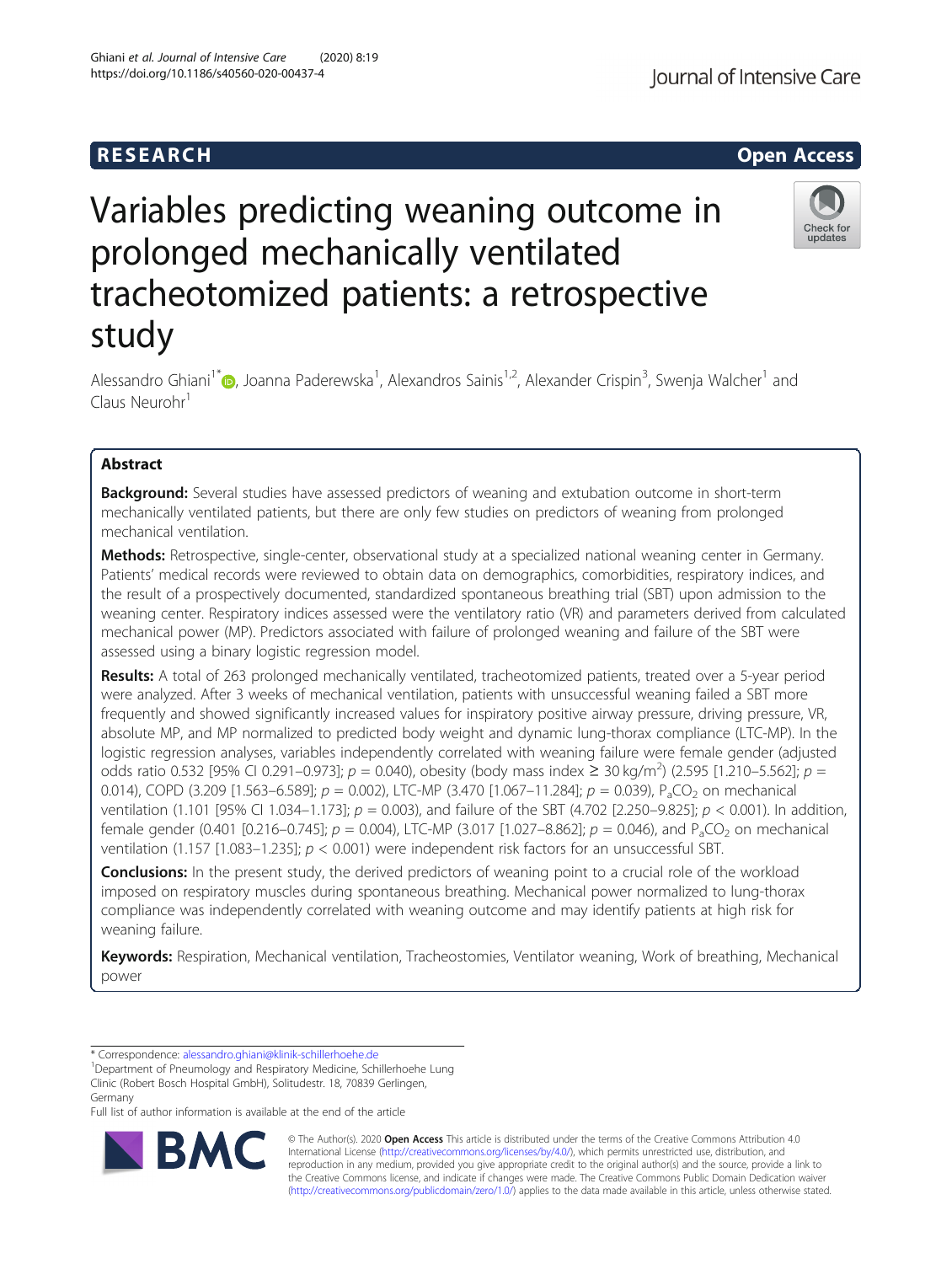# Background

Intubation with mechanical ventilation is a life-saving procedure for patients presenting with acute respiratory failure. However, since unnecessarily prolonged mechanical ventilation is associated with increased mortality [\[1](#page-9-0), [2\]](#page-9-0), weaning from the ventilator, which accounts for approximately 40–50% of total ventilation time [[3,](#page-9-0) [4](#page-9-0)], should begin as early as possible. In order to provide structure and to safely accelerate the weaning process, a classification into six stages has been proposed [[5\]](#page-9-0), with clinical parameters and tests (including weaning trials) at each of the stages that may help predict successful transition to the next stage (and eventually to extubation) [[6](#page-9-0)]. If a patient experiences prolonged weaning [\[5](#page-9-0)], undergoes multiple unsuccessful weaning trials, or has to be reintubated despite using non-invasive ventilation to prevent post-extubation respiratory failure, tracheostomy is indicated, often followed by transferal to specialized weaning and home ventilation centers  $[7-10]$  $[7-10]$  $[7-10]$  $[7-10]$  $[7-10]$ . At such centers, since the pathophysiological basis of prolonged weaning is an imbalance between respiratory muscle load and capacity  $[11, 12]$  $[11, 12]$  $[11, 12]$ , the aim is to both reconditioning the respiratory pump, while at the same time reducing workload imposed during spontaneous breathing. So far, few studies have examined predictors of prolonged weaning in such patients [[13](#page-9-0)–[18](#page-9-0)].

The aim of the present study is to derive such predictors from demographics, clinical characteristics, comorbidities, respiratory indices, and from the results of a standardized first spontaneous breathing trial (SBT) upon admission to the weaning center.

# Methods

This was a retrospective, single-center, observational cohort study conducted at a national weaning center in Germany. The 12-bed ward was established in 2006 and is part of the specialized lung clinic at Schillerhoehe (Gerlingen). The weaning unit is equipped to provide invasive (by tracheostomy tube) and non-invasive ventilatory support. Main preconditions for referral to the unit are hemodynamic stability without need for vasopressors or inotropic agents, wakefulness without need for permanent sedation, and invasive mechanical ventilation by tracheostomy tube with a positive end-expiratory pressure (PEEP) less than 10 cm  $H_2O$  and a fraction of inspired oxygen  $(F_iO_2)$  less than 0.6.

The study was approved by the local ethics committee, and the need for informed consent was waived.

# Patient selection

All consecutive patients transferred to the weaning center between January 2014 and October 2018 were identified. Patients were included in the analyses if they were referred because of evident failure to wean from mechanical ventilation, and if they met the criteria of prolonged weaning, classified as category 3 as defined by Boles and colleagues (i.e., failed at least three weaning attempts or required more than 7 days of weaning after the first SBT). Patients classified as category 1 (simple weaning: patients who proceeded from initiation of weaning to successful extubation on the first attempt without difficulty) or category 2 (difficult weaning: patients who fail initial weaning and require up to three SBT or as long as 7 days from the first SBT to achieve successful weaning) were excluded from the analyses [[5](#page-9-0)]. We analyzed data only from patients whose first SBT upon admission to the weaning center was performed over a period of 30 min. Furthermore, patients were excluded from our study if a tracheostomy or non-invasive home ventilation (NIV) existed before the acute illness, or if the patient was subsequently transferred to another hospital prior to completion of the weaning process (Fig. [1](#page-2-0)).

# Ventilator weaning

Weaning was systematically performed according to the recommendations of Boles and colleagues [[5](#page-9-0)] and the national guidelines on prolonged weaning [[19](#page-9-0)]. The process included protocol-based increasing periods of unassisted breathing through a tracheostomy collar (weaning trials), usually starting with a 30 min SBT, with the duration increasing by approximately 2 h per day. In the intervals between SBT, all patients were mechanically ventilated in the assisted-controlled mode (Vivo 50, Breas Medical AB, Moelnlycke, Sweden) in order to recover from the imposed work of breathing during SBT [[20\]](#page-9-0). The overall weaning program included nutritional support, proactive physiotherapy, and optimal therapy of comorbidities, with use of sedatives avoided.

Patients were classified at the end of the weaning process into two categories: patients with successful weaning (weaning success) and those with unsuccessful weaning (weaning failure). Successful weaning was defined as spontaneous breathing for more than 7 days without concomitant clinical or laboratory signs of chronic ventilatory insufficiency. Unsuccessful weaning was either death in the course of weaning or the transition to permanent non-invasive (by face mask) or invasive (by tracheostomy tube) home ventilation due to chronic ventilatory insufficiency. Chronic ventilatory insufficiency was defined as recurrent hypercapnia during the daily weaning trials, preventing the extension of spontaneous respiration, or hypercapnia occurring within 7 days after weaning completion, requiring resumption of mechanical ventilation.

#### Spontaneous breathing trials

All weaning trials were standardized and were documented prospectively. The first SBT upon admission to the weaning center occurred as soon as the criteria for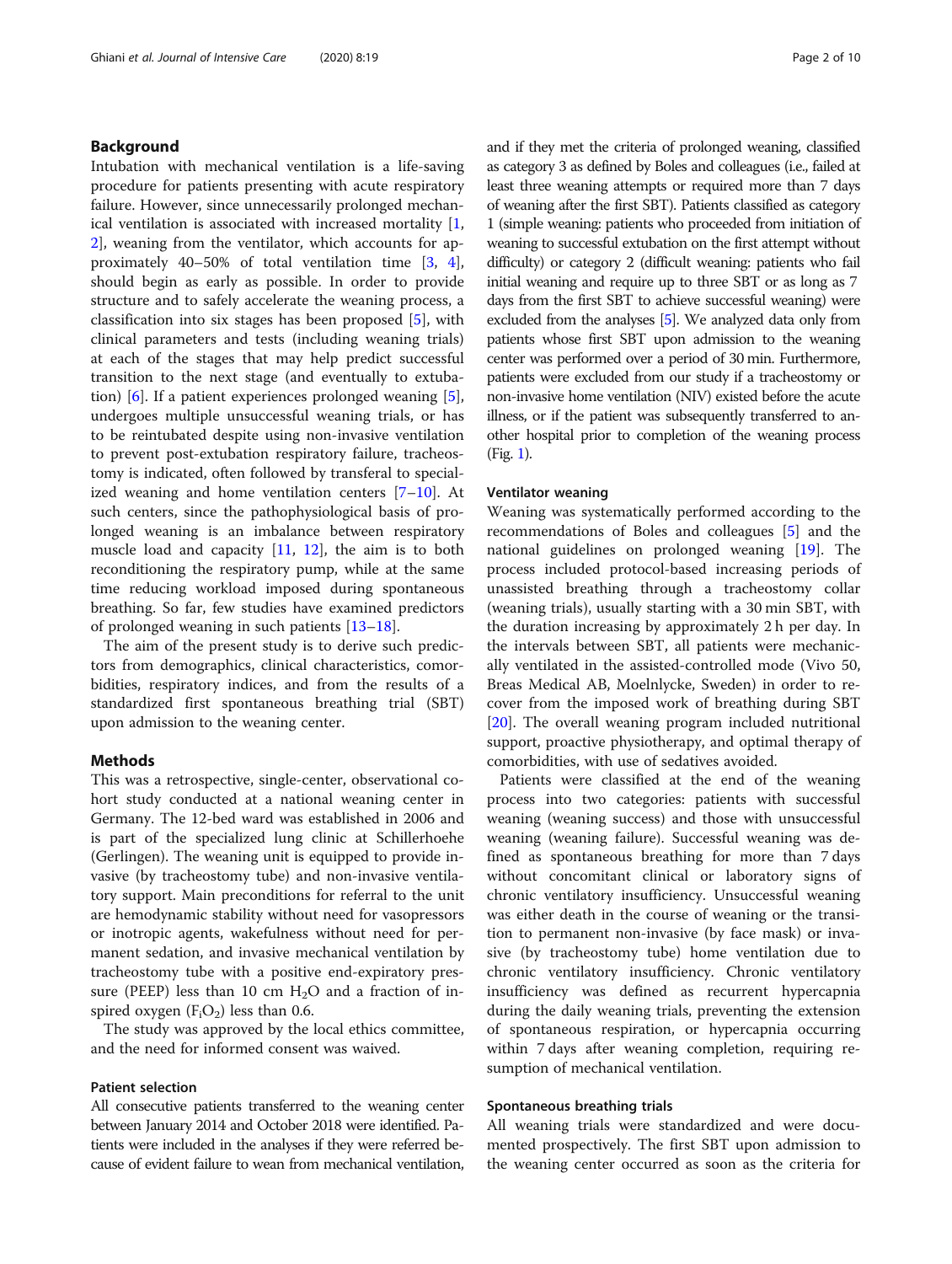

<span id="page-2-0"></span>

weaning readiness were met, which were adequate oxygenation with a PEEP  $\leq$  8 cmH<sub>2</sub>O, hemodynamic stability without the need for vasopressors or inotropic agents, and normocapnia ( $P_aCO_2 \leq 45.0 \text{ mmHg}$ ) on mechanical ventilation. At the time of the SBT, patients were not sedated.

For these weaning trials, patients were placed in the semi-recumbent position, ventilator variables were recorded, and an arterial blood gas analysis (aBGA) was performed. The patient was then disconnected from the ventilator and breathed room air for 30 min through a Tpiece with oxygen admixture to ensure sufficient oxygenation ( $S_pO_2 \geq 92\%$ ). The first SBT was performed under the supervision of a respiratory therapist, and vital signs were continuously monitored to immediately detect respiratory distress. Another aBGA was performed at the end of the SBT and, if possible, also in the event of premature termination of SBT due to respiratory distress.

Failure of SBT was defined as the occurrence of clinical signs of respiratory failure (agitation and anxiety, diaphoresis, breathing frequency > 30/min, tachycardia >130 bpm, systolic blood pressure > 160 mmHg, or  $S_pO_2$ < 88%) or changes in blood gas values consistent with ventilatory failure (hypercapnia  $[P_aCO_2 > 45.0 \text{ mmHg}]$ with or without respiratory acidosis  $[pH < 7.35]$  $[pH < 7.35]$ ) [5].

# Data collection

Data were retrospectively collected from referral letters and the hospital's electronic medical record and

chart system. Patients' baseline characteristics on admission, such as demographic data and comorbidities were collected.

Ventilator variables included inspiratory positive airway pressure (IPAP), PEEP, oxygen flow on mechanical ventilation, breathing frequency (BF), inspiratory tidal volume (VTi), and minute ventilation (VE). The following were then calculated from the collected parameters: driving pressure (DP), dynamic lung-thorax compliance  $(LTC)$  [[21](#page-9-0)], mechanical power (MP) [[22](#page-9-0)–[24](#page-9-0)], and ventilatory ratio (VR) [\[25,](#page-9-0) [26](#page-9-0)]. MP indices were calculated by normalizing absolute values to predicted body weight (PBW-MP), to LTC (LTC-MP) [[27](#page-9-0)], and to minute ventilation (VE-MP).

Further details on definitions of ventilator variables, respiratory indices, and weaning outcome measures can be found in the online supplement [see Additional file [1\]](#page-8-0).

#### Statistical analyses

All analyses were exploratory, without formal sample size planning. Data are reported as mean and standard deviation for continuous variables and number and percentages for categorical variables.

Descriptive and frequency statistics were used to summarize demographics and baseline characteristics. Differences between groups in categorical variables were analyzed using the Chi-squared test or Fisher's exact test, as appropriate. Student's t test was used to examine differences in continuous variables.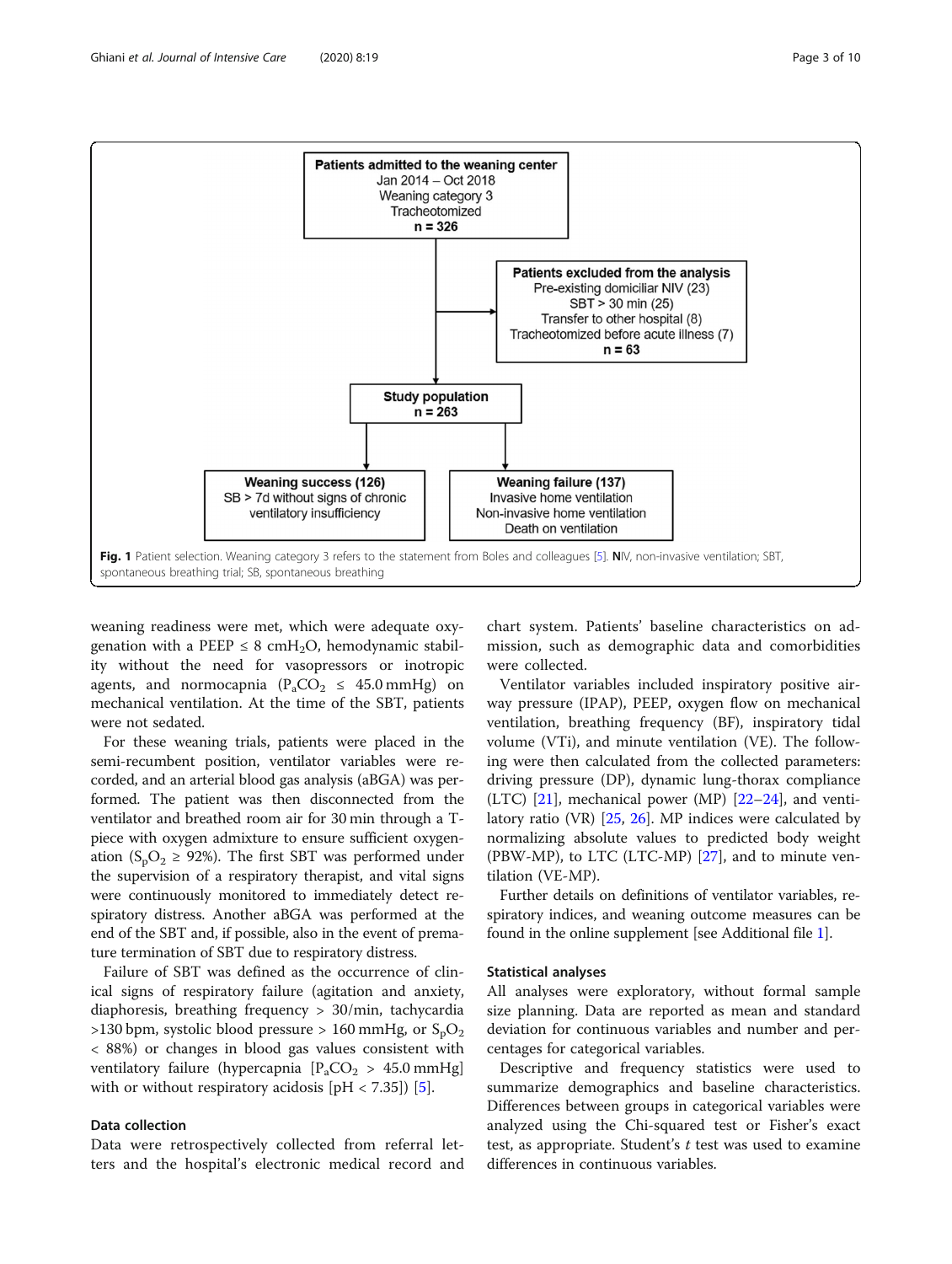Predictors for unsuccessful weaning or unsuccessful SBT, which were derived from patients' clinical characteristics, comorbidities, respiratory indices, and the result of first SBT, were modeled using a binary logistic regression analysis. Age and gender were forced into the model, with the remaining predictors introduced to the model using a P value-based forward selection at the alpha level of five percent.

We considered  $P < 0.05$  to be statistically significant for all tests performed.

#### Results

Between January 2014 and October 2018, 326 patients were screened for eligibility, and a total of 263 patients (80.7%) were included in the analyses. Individuals with weaning failure were more frequently female, had more ventilator days on admission, and there was a larger proportion of patients with obesity (body mass index  $\geq 30$ kg/m<sup>2</sup>), chronic obstructive pulmonary disease (COPD) as a comorbidity, and acute exacerbation of COPD as the cause of respiratory failure. The remaining parameters were not significantly different between the two groups (Table [1](#page-4-0)).

#### Spontaneous breathing trials

All patients reached normocapnia ( $P_aCO_2 \leq 45$  mmHg) on mechanical ventilation; 221 patients (84%) were on controlled ventilation prior to the SBT, with no significant differences between the two groups (82% and 86% in the weaning success and failure groups, respectively;  $p$ = 0.757). Patients with weaning failure had significantly higher values for IPAP, PEEP, DP, and VR than those with successful weaning. Similarly, calculated absolute MP, derived PBW-MP, LTC-MP and VE-MP, and  $P_{a}CO_{2}$  on mechanical ventilation were all significantly higher in these patients, who also failed their first SBT more frequently (Table [2](#page-5-0)).

# Weaning outcome measures

In the weaning failure group, the duration of weaning and length of hospital stay were significantly increased, and there were more patients with long-term oxygen therapy (LTOT) on discharge than in the successful weaning group (Table [3\)](#page-6-0). Hospital mortality in all patients was 14.4% and did not differ significantly between the two groups. Death on mechanical ventilation occurred in 9.5% of patients with unsuccessful weaning after a mean of 24 days upon first SBT (median 21 days, range 3–58 days).

#### Results of logistic regression analyses

Variables independently related to weaning failure were female gender, obesity, COPD, LTC-MP,  $P_aCO_2$  on

mechanical ventilation, and failure of the first SBT upon admission to the weaning center (Table [4\)](#page-7-0).

In addition, female gender, LTC-MP (Fig. [2\)](#page-7-0), and  $P_{a}CO_{2}$  on mechanical ventilation were independent risk factors for failure of the first SBT.

Weaning failure was more common in obese than in non-obese patients (70.4% vs. 47.4%, respectively;  $p =$ 0.003), who also had significantly higher values for MP  $(22.4 \pm 6.0 \text{ vs. } 19.2 \pm 6.7 \text{ J/min}; p < 0.001)$ , PBW-MP  $(328 \pm 95 \text{ vs. } 263 \pm 80 \text{ J/min/kg PBW} \times 10^{-3}; p < 0.001)$ , LTC-MP (768 ± 339 vs. 664 ± 347 J/min  $\times$  cmH<sub>2</sub>O/ml  $\times$  $10^{-3}$ ;  $p = 0.025$ ), and VR (1.23 ± 0.28 vs. 1.11 ± 0.27;  $p =$ 0.004). In contrast, there was no difference in  $P_aCO_2$  on mechanical ventilation (35.4  $\pm$  5.2 vs. 35.6  $\pm$  5.2 mmHg;  $p = 0.123$ .

Based on the median  $P_aCO_2$  before the first SBT, the total population was also divided into patients with  $P_aCO_2 \leq vs. \geq 36$  mmHg. Patients with lower  $P_aCO_2$ were less likely to have unsuccessful weaning (40.2% vs. 62.4%;  $p < 0.001$ ) and a failed first SBT (16.4% vs. 36.9%;  $p \lt 0.001$  and showed significantly lower values for LTC-MP (624 ± 304 vs. 738 ± 374 J/min  $\times$  cmH<sub>2</sub>O/ml  $\times$  $10^{-3}$ ;  $p = 0.004$ ) and for VR (1.02  $\pm$  0.22 vs. 1.24  $\pm$  0.28;  $p < 0.001$ ).

Table S1 compares clinical characteristics and outcomes between female and male patients (see Additional file 1). Females failed the first SBT more frequently  $(35.3\% \text{ vs. } 22.4\%; p = 0.023)$ , and weaning failure occurred in a significantly higher percentage of patients  $(61.8\% \text{ vs. } 46.0\%; p = 0.012).$ 

# **Discussion**

The present study identified clinical predictors of prolonged weaning in long-term mechanically ventilated, tracheotomized patients, treated at a specialized weaning center, and the results point to a crucial role of the workload imposed on respiratory muscles of such patients. The results of the study can be summarized as follows. First, variables independently associated with failure of prolonged weaning were female gender, obesity, COPD as a comorbidity, LTC-MP,  $P_aCO_2$  on mechanical ventilation, and failure of the first SBT upon admission to the weaning center. Secondly, female gender, LTC-MP, and  $P_aCO_2$  on mechanical ventilation were also independently correlated with an unsuccessful first SBT.

The mechanical power of artificial ventilation describes the energy transmitted from the ventilator to the respiratory system. MP can be obtained mathematically by the "power equation," derived from the original equation of motion, unifying all determining ventilator variables, or experimentally by analysis of the respiratory system pressure-volume curve (P-V curve) [\[22\]](#page-9-0). The energy transmitted largely serves to overcome elastic recoil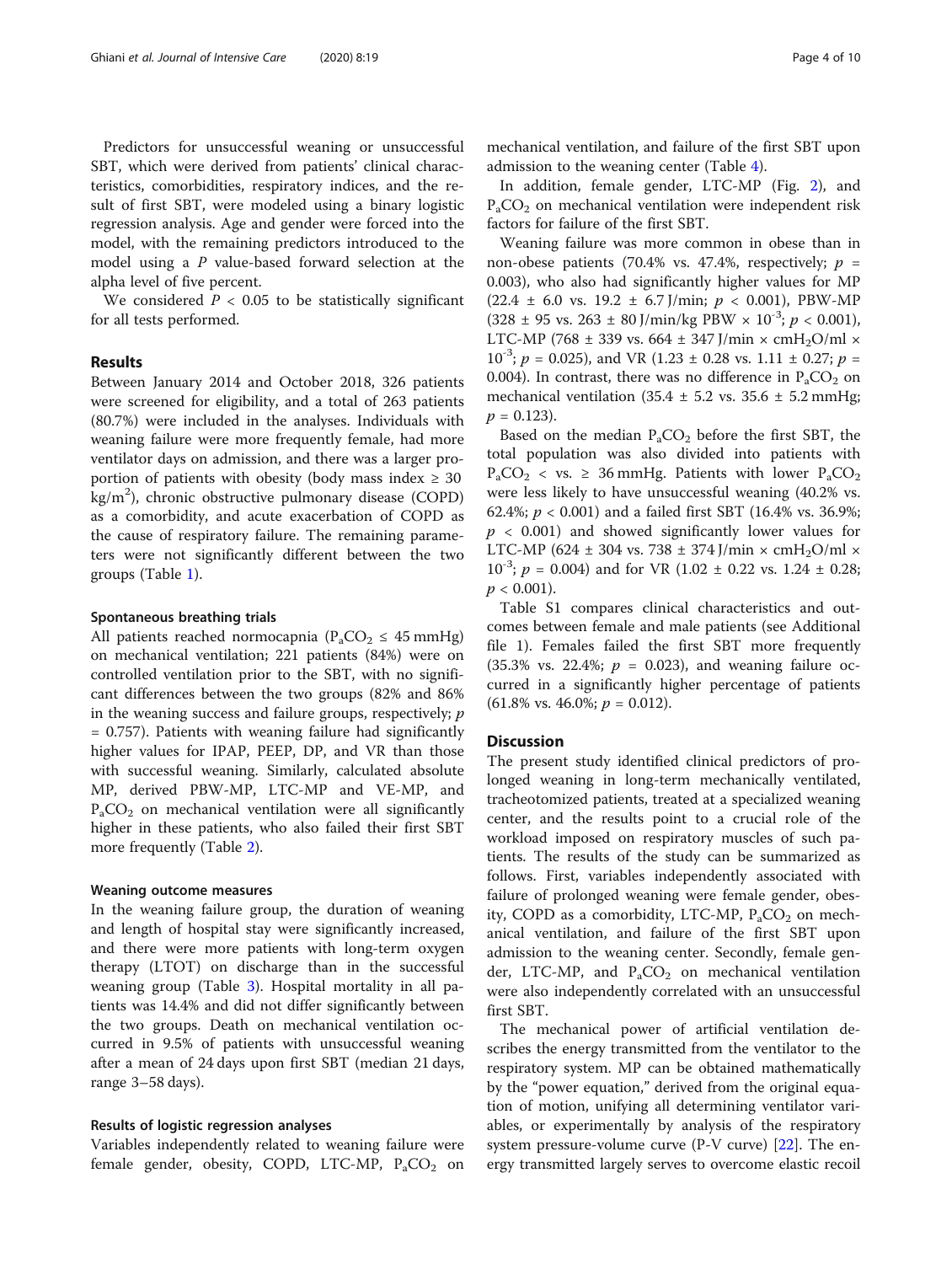<span id="page-4-0"></span>

|  | <b>Table 1</b> Clinical characteristics on admission to the weaning center |  |  |  |
|--|----------------------------------------------------------------------------|--|--|--|
|  |                                                                            |  |  |  |

|                                             | All patients ( $n = 263$ ) | Weaning success ( $n = 126$ ) | Weaning failure ( $n = 137$ ) | $P$ value <sup><math>a</math></sup> |
|---------------------------------------------|----------------------------|-------------------------------|-------------------------------|-------------------------------------|
| Clinical characteristics                    |                            |                               |                               |                                     |
| Age (years)                                 | 70.9 $(\pm 11.0)$          | 71.0 $(\pm 11.4)$             | 70.7 (± 10.6)                 | $0.404^{b}$                         |
| Gender (male)                               | 161 (61.2)                 | 87 (69.0)                     | 74 (54.0)                     | 0.012 <sup>c</sup>                  |
| Body mass index (kg/m <sup>2</sup> )        | 26.4 $(\pm 6.2)$           | 25.1 $(\pm 4.4)$              | $27.7 (\pm 7.3)$              | $< 0.001^b$                         |
| Obesity (BMI $\geq$ 30 kg/m <sup>2</sup> )  | 54 (20.5)                  | 16 (12.7)                     | 38 (27.7)                     | $0.003^c$                           |
| Smoking history                             | 120 (45.6)                 | 50 (39.7)                     | 70 (51.1)                     | $0.063^c$                           |
| APACHE-II (points)                          | 17.7(5.1)                  | 17.6 $(\pm 4.6)$              | 17.9 $(\pm 5.5)$              | $0.350^{b}$                         |
| Albumin (q/dL)                              | $2.0 (\pm 0.5)$            | $2.0 (\pm 0.5)$               | $2.0 (\pm 0.5)$               | $0.190^{b}$                         |
| Ventilator days on admission (days)         | $26.7 (\pm 21.6)$          | 24.2 (± 17.2)                 | 29.0 (± 24.8)                 | $0.034^{b}$                         |
| Time from intubation to tracheostomy (days) | 10.6 ( $\pm$ 6.7)          | 10.7 ( $\pm$ 6.5)             | 10.4 $(\pm 6.9)$              | $0.395^{b}$                         |
| <b>ECLA</b>                                 | 11(4.2)                    | 8(6.3)                        | 3(2.2)                        | $0.092^{c}$                         |
| Cause of acute respiratory failure          |                            |                               |                               |                                     |
| Pneumonia                                   | 77 (29.3)                  | 42 (33.3)                     | 35 (25.5)                     | $0.166^{c}$                         |
| Surgery                                     | 74 (28.1)                  | 38 (30.2)                     | 36 (26.3)                     | 0.484 <sup>c</sup>                  |
| Sepsis (including septic shock)             | 29 (11.0)                  | 14(11.1)                      | 15 (10.9)                     | $0.967^{c}$                         |
| Acute exacerbation of COPD                  | 26 (9.9)                   | 2(1.6)                        | 24 (17.5)                     | < 0.001 <sup>c</sup>                |
| Cardiopulmonary resuscitation               | 22 (8.4)                   | 11(8.7)                       | 11(8.0)                       | $0.837^c$                           |
| Cardiac failure                             | 8(3.0)                     | 4(3.2)                        | 4(2.9)                        | 0.904 <sup>c</sup>                  |
| Trauma                                      | 5(1.9)                     | 3(2.4)                        | 2(1.7)                        | $0.673^{d}$                         |
| Other                                       | 22 (8.4)                   | 12(9.5)                       | 10(7.3)                       | $0.515^{c}$                         |
| Comorbidities                               |                            |                               |                               |                                     |
| Charlson comorbidity index (points)         | 6.6 $(\pm 2.4)$            | 6.5 ( $\pm$ 2.4)              | 6.7 ( $\pm$ 2.5)              | $0.268^{b}$                         |
| Coronary artery disease                     | 89 (33.8)                  | 43 (34.1)                     | 46 (33.6)                     | 0.925 <sup>c</sup>                  |
| COPD                                        | 65 (24.7)                  | 15 (11.9)                     | 50 (36.5)                     | $< 0.001$ <sup>c</sup>              |
| Diabetes mellitus                           | 82 (31.2)                  | 39 (31.0)                     | 43 (31.4)                     | 0.939 <sup>c</sup>                  |
| Chronic heart failure                       | 53 (20.2)                  | 22 (17.5)                     | 31 (22.6)                     | 0.297 <sup>c</sup>                  |
| Renal insufficiency (GFR < 60 mL/min)       | 74 (28.1)                  | 30 (23.8)                     | 44 (32.1)                     | $0.134^{c}$                         |
| Hemodialysis on admission                   | 34 (12.9)                  | 12 (9.5)                      | 22 (16.1)                     | $0.115^{c}$                         |
| Malignancy                                  | 37(14.1)                   | 22(17.5)                      | 15 (10.9)                     | $0.129^{c}$                         |
| Hepatopathy                                 | 13(4.9)                    | 8(6.3)                        | 5(3.6)                        | $0.313^{c}$                         |
| Interstitial lung disease                   | 12(4.6)                    | 7(5.6)                        | 5(3.6)                        | 0.459 <sup>c</sup>                  |
| Neuromuscular disease                       | 12(4.6)                    | 7(5.6)                        | 5(3.6)                        | 0.459 <sup>c</sup>                  |

Continuous variables are presented as mean values (± standard deviation); categorical variables are presented as number (%)

 ${}^{a}P$  value for differences between patients with weaning success and weaning failure

d<br>Fisher's exact test

BMI body mass index, APACHE-II Acute Physiology and Chronic Health Evaluation II score, ECLA extracorporeal lung assistance (in acute respiratory failure), COPD chronic obstructive pulmonary disease, GFR glomerular filtration rate

and airway resistance of the respiratory system, although some dissipates into the tissue of the lungs and the thoracic cage, with the component dissipating into the tissue of the lungs believed to be responsible for the development of ventilator-induced lung injury (VILI) [[27](#page-9-0)]. In contrast, the pathophysiological basis for prolonged weaning is thought to be reduced respiratory muscle capacity [[11](#page-9-0), [12](#page-9-0)], accompanied by increased load of the respiratory pump due to changes in the mechanical properties of the lungs (infiltrates, fibrosis, emphysema) and the thoracic cage (pleural effusion, increased abdominal pressure, and anasarca of the chest wall), that may be either reversible (by therapeutic intervention) or irreversible (e.g., due to pre-existing comorbidities). Patients' measured work of breathing (WOB) during spontaneous respiration, which is identical to the mechanical

 $<sup>b</sup>$ Student's t test</sup>

Chi-squared test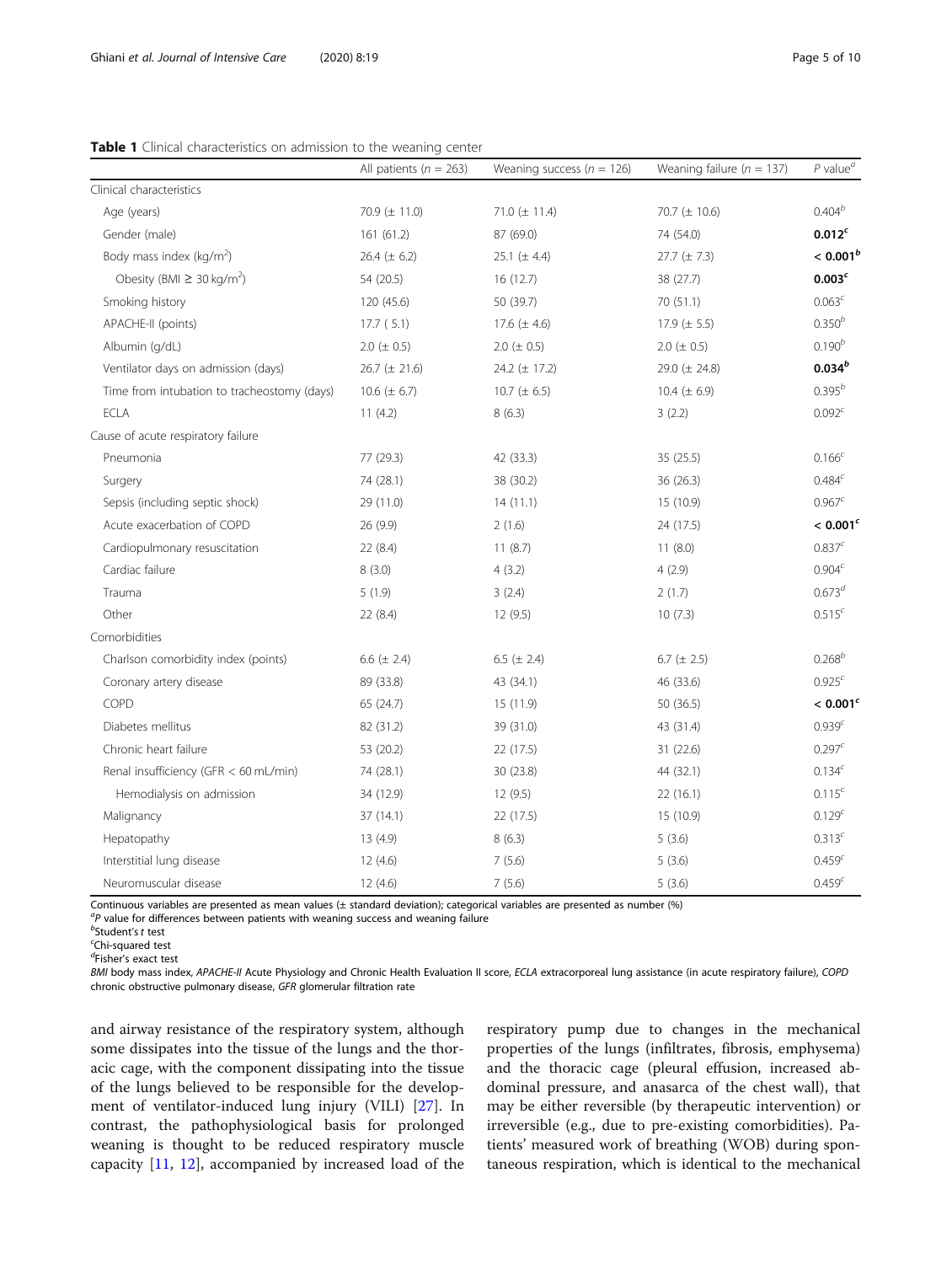# <span id="page-5-0"></span>Table 2 Ventilator variables, respiratory indices and results of first spontaneous breathing trial

| Ventilator variables, respiratory indices, and results of first SBT      | All patients ( $n = 263$ ) | Weaning success<br>$(n = 126)$ | Weaning failure<br>$(n = 137)$ | $P$ value <sup><math>a</math></sup> |
|--------------------------------------------------------------------------|----------------------------|--------------------------------|--------------------------------|-------------------------------------|
| Ventilator variables                                                     |                            |                                |                                |                                     |
| IPAP ( $cmH2O$ )                                                         | 23.4 $(\pm 4.8)$           | 21.7 ( $\pm$ 4.4)              | 24.9 $(\pm 4.6)$               | $< 0.001^b$                         |
| PEEP (cmH <sub>2</sub> O)                                                | 5.9 $(\pm 1.2)$            | 5.6 $(\pm 0.8)$                | 6.1 ( $\pm$ 1.5)               | $< 0.001^b$                         |
| $DP$ (cmH <sub>2</sub> O)                                                | 17.5 $(\pm 4.5)$           | 16.1 $(\pm 4.2)$               | 18.7 $(\pm 4.5)$               | $< 0.001^b$                         |
| VTi (mL)                                                                 | 534 $(\pm 82)$             | 535 ( $\pm$ 81)                | 533 ( $\pm$ 82)                | $0.416^{b}$                         |
| BF (breaths/min)                                                         | 16.2 ( $\pm$ 2.5)          | 16.1 ( $\pm$ 2.6)              | 16.3 ( $\pm$ 2.4)              | $0.288^{b}$                         |
| VE (L/min)                                                               | 8.6 $(\pm 1.8)$            | $8.6 (\pm 1.7)$                | $8.7 (\pm 1.9)$                | $0.306^{b}$                         |
| Oxygen flow on MV (L/min)                                                | 2.6 $(\pm 1.8)$            | $2.5 (\pm 1.7)$                | $2.7 (\pm 1.8)$                | $0.123^{b}$                         |
| Respiratory indices                                                      |                            |                                |                                |                                     |
| LTC $(mL/cmH2O)$                                                         | 32.8 $(\pm 10.8)$          | 35.5 $(\pm 11.1)$              | 30.3 $(\pm 9.9)$               | $< 0.001^b$                         |
| Mechanical power (J/min)                                                 | 19.8 ( $\pm$ 5.9)          | 18.4 $(\pm 5.3)$               | $21.2 (\pm 6.1)$               | $< 0.001^b$                         |
| PBW-MP (J/min/kg PBW $\times$ 10 <sup>-3</sup> )                         | $277 (\pm 87)$             | 252 ( $\pm$ 79)                | 299 (± 88)                     | $< 0.001^b$                         |
| LTC-MP (J/min $\times$ cmH <sub>2</sub> O/mL $\times$ 10 <sup>-3</sup> ) | 685 ( $\pm$ 348)           | 585 ( $\pm$ 297)               | 777 ( $\pm$ 366)               | $< 0.001^b$                         |
| VE-MP (J/L)                                                              | 2.29 $(\pm 0.47)$          | $2.13 \ (\pm 0.43)$            | 2.44 $(\pm 0.45)$              | $< 0.001^b$                         |
| Ventilatory ratio                                                        | 1.14 $(\pm 0.27)$          | $1.07 (\pm 0.26)$              | 1.20 ( $\pm$ 0.28)             | $< 0.001^b$                         |
| First SBT                                                                |                            |                                |                                |                                     |
| Time from admission to first SBT (days)                                  | 2.5 ( $\pm$ 4.2)           | 2.1 ( $\pm$ 4.2)               | 2.9 $(\pm 4.3)$                | $0.056^{b}$                         |
| Hemoglobin on first SBT (g/dL)                                           | 8.8 $(\pm 1.2)$            | $8.7 (\pm 1.2)$                | $8.9 (\pm 1.2)$                | $0.085^{b}$                         |
| $P_aCO_2$ on aBGA                                                        |                            |                                |                                |                                     |
| $P_aCO_2$ on MV pre-SBT (mmHg)                                           | 35.7 $(\pm 5.0)$           | 34.2 $(\pm 4.8)$               | 37.0 $(\pm 4.8)$               | $< 0.001^b$                         |
| $P_aCO_2$ post-SBT (mmHg)                                                | 39.1 ( $\pm$ 6.5)          | 36.8 $(\pm 5.7)$               | 41.5 ( $\pm$ 6.3)              | $< 0.001^b$                         |
| $\Delta P_a CO_2$ (pre-/post-SBT)                                        | 3.4(5.5)                   | 2.5 ( $\pm$ 4.8)               | 4.4 $(\pm 5.9)$                | 0.005 <sup>c</sup>                  |
| pH on aBGA                                                               |                            |                                |                                |                                     |
| pH on MV pre-SBT                                                         | 7.48 $(\pm 0.05)$          | 7.50 $(\pm 0.05)$              | 7.47 $(\pm 0.05)$              | $< 0.001^b$                         |
| pH post-SBT                                                              | 7.45 ( $\pm$ 0.05)         | 7.47 ( $\pm$ 0.05)             | 7.43 $(\pm 0.05)$              | $< 0.001^b$                         |
| ∆pH (pre-/post-SBT)                                                      | $-0.03$ ( $\pm 0.05$ )     | $-0.03$ ( $\pm 0.05$ )         | $-0.04 (\pm 0.06)$             | $0.025^{b}$                         |
| $P_aO_2$ on aBGA                                                         |                            |                                |                                |                                     |
| $P_aO_2$ on MV pre-SBT (mmHg)                                            | $81.4 (\pm 18.7)$          | $81.9 \ (\pm 17.4)$            | 80.9 (± 19.9)                  | $0.325^{b}$                         |
| $P_aO_2$ post-SBT (mmHg)                                                 | 74.3 (± 17.2)              | 76.3 (± 18.9)                  | 72.2 $(\pm 15.0)$              | $0.036^b$                           |
| $\Delta P_aO_2$ (pre-/post-SBT)                                          | 6.9 ( $\pm$ 22.3)          | 6.2 ( $\pm$ 24.4)              | 7.7 $(\pm 19.8)$               | $0.293^{b}$                         |
| Duration of first SBT (min)                                              | 27.0 $(\pm 7.5)$           | 28.8 $(\pm 4.9)$               | 25.2 $(\pm 9.0)$               | $< 0.001^b$                         |
| Reason for failure of first SBT                                          | 72 (27.4)                  | 12(9.5)                        | 60 (43.8)                      | < 0.001 <sup>c</sup>                |
| Acidosis post-SBT                                                        | 10(3.8)                    | 2(1.6)                         | 8(5.8)                         | $0.072^{d}$                         |
| Hypercapnia post-SBT                                                     | 37 (14.1)                  | 6(4.8)                         | 31 (22.6)                      | $< 0.001^c$                         |
| Premature termination of SBT                                             | 42 (16.0)                  | 8(6.3)                         | 34 (24.8)                      | < 0.001 <sup>c</sup>                |

Continuous variables are presented as mean values (± standard deviation); categorical variables are presented as number (%)

 ${}^{a}P$  value for differences between patients with weaning success and weaning failure

 $<sup>b</sup>$ Student's t test</sup>

d Fisher's exact test

IPAP inspiratory positive pressure ventilation, PEEP positive end-expiratory pressure, DP driving pressure, VTi inspiratory tidal volume, BF breathing frequency, VE minute ventilation, MV mechanical ventilation, LTC dynamic lung-thorax compliance, MP, mechanical power, J joule, PBW-MP mechanical power normalized to predicted body weight, PBW predicted body weight, LTC-MP mechanical power normalized to dynamic lung-thorax compliance, VE-MP mechanical power normalized to minute ventilation, aBGA arterial blood gas analysis, SBT spontaneous breathing trial

power generated by respiratory muscles, has proved to be a predictor of weaning [\[28](#page-9-0)–[30\]](#page-9-0); however, since WOB requires esophageal pressure measuring, the procedure

is complex, impractical, and rarely used in routine practice. In contrast, energy delivered by the ventilator can be continuously calculated at the bedside and may be

Chi-squared test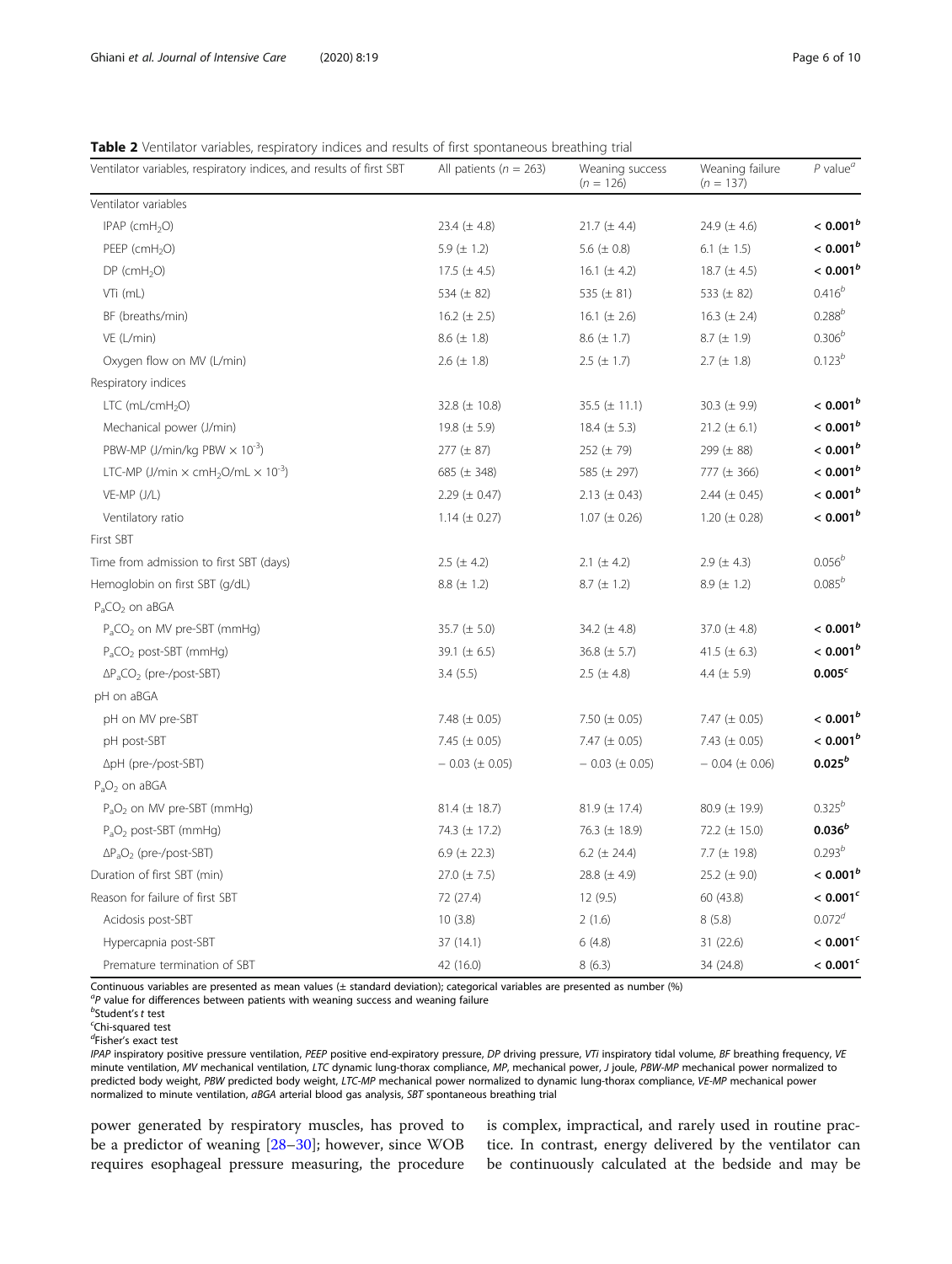# <span id="page-6-0"></span>Table 3 Weaning outcome

| Weaning outcome measures                          | All patients ( $n = 263$ ) | Weaning success ( $n = 126$ ) | Weaning failure ( $n = 137$ ) | $P$ value <sup><math>a</math></sup> |
|---------------------------------------------------|----------------------------|-------------------------------|-------------------------------|-------------------------------------|
| Weaning success                                   | 126 (47.9)                 | 126 (100)                     |                               |                                     |
| Weaning failure                                   | 137 (52.1)                 |                               | 137 (100.0)                   |                                     |
| HMV-NIV                                           | 50 (19.0)                  |                               | 50 (36.5)                     |                                     |
| HMV-IMV                                           | 74 (28.1)                  |                               | 74 (54.0)                     |                                     |
| Death on MV                                       | 13(4.9)                    | $\equiv$                      | 13(9.5)                       |                                     |
| Weaning duration from first SBT (days)            | $22.9 \ (\pm 16.1)$        | 19.0 $(\pm$ 11.7)             | 26.6 $(\pm 18.5)$             | < 0.001 <sup>b</sup>                |
| Duration of mechanical ventilation (days)         | 52.2 ( $\pm$ 28.6)         | 45.2 $(\pm 22.1)$             | 58.6 $(\pm 32.1)$             | $< 0.001^b$                         |
| Decannulation                                     | 135 (51.3)                 | 85 (67.5)                     | 50 (36.5)                     | $< 0.001$ <sup>c</sup>              |
| SB on discharge from hospital (hours per day) $d$ | 16.1 ( $\pm$ 8.9)          | $21.9 (\pm 6.5)$              | 10.9 $(\pm 7.5)$              | < 0.001 <sup>b</sup>                |
| LTOT on discharge                                 | 183 (78.9)                 | 74 (63.8)                     | 109 (94.0)                    | $< 0.001^c$                         |
| Weaning unit-LOS (days)                           | 48.3 ( $\pm$ 28.5)         | 40.8 ( $\pm$ 21.7)            | 55.1 ( $\pm$ 32.0)            | < 0.001 <sup>b</sup>                |
| Hospital-LOS (days)                               | 52.8 ( $\pm$ 28.6)         | 45.6 $(\pm 22.2)$             | 59.5 $(\pm 32.0)$             | < 0.001 <sup>b</sup>                |
| Hospital mortality                                | 38 (14.4)                  | 13(10.3)                      | 25(18.2)                      | $0.068^{c}$                         |

Continuous variables are presented as mean values (± standard deviation); categorical variables are presented as number (%)

 ${}^{a}P$  value for differences between patients with weaning success and weaning failure

 $<sup>b</sup>$ Student's t test</sup>

Chi-squared test

d Values for deceased patients were set at 0 h

HMV-NIV home mechanical ventilation-non-invasive mechanical ventilation, HMV-IMV home mechanical ventilation-invasive mechanical ventilation, IMV invasive mechanical ventilation, SB spontaneous breathing, LTOT long-term oxygen therapy, SBT spontaneous breathing trial, LOS length of stay

even directly displayed on the ventilator. Since the energy transmitted by the ventilator was found to be an independent variable related to weaning failure, corresponding to a state of chronic ventilatory insufficiency in the course of prolonged mechanical ventilation, it may at least be hypothesized, that at a particular  $P_aCO_2$ , the MP transferred on mechanical ventilation would be correlated to a patients' WOB. In the present study, patients in the weaning failure group experienced significantly elevated MP values, mainly due to higher values for IPAP, indicating that with increasing MP, in order to secure adequate gas exchange, the likelihood of long-term ventilator dependency increases. LTC-MP describes the energy required to dilate the lungs and thoracic cage, and the present results indicate that this is crucial in prolonged weaning. In fact, therapeutic interventions during weaning aim at improving respiratory system compliance and resistance, thereby reducing a patient's WOB. In contrast, PBW-MP relates the transmitted energy to lung volume, which appears to be critical in the development of VILI in patients with acute respiratory distress syndrome [[27\]](#page-9-0).

Changes in respiratory mechanics in obese patients comprise reduced functional residual capacity (FRC), located in the shallow lower part of the P-V curve, and basal atelectasis due to elevated abdominal pressure, resulting in reduced LTC and increased WOB [\[31](#page-9-0)]. In addition, there is an approximate 1.5-fold increase in oxygen consumption even at rest with simultaneous excessive  $CO<sub>2</sub>$  production. This may help to explain the observed increased VR in such patients in the present study, equivalent to increased ventilatory demands, so indirectly contributing to the observed increased MP. These results are consistent with previous work, in which obesity has been identified as independently associated with failure of prolonged mechanical ventilation in tracheotomized patients treated at specialized longterm acute care facilities (LTAC) [[17](#page-9-0)]. Similarly, in intubated patients, obesity is independently associated with increased extubation failure risk, and prophylactic use of non-invasive ventilation to reduce patients' WOB has proved to prevent reintubation [\[32\]](#page-9-0).

Just as in patients with obesity, the presence of COPD is characterized by specific changes in respiratory mechanics, primarily bronchial obstruction accompanied by lung hyperinflation. With increased respiratory rates, leading to dynamic hyperinflation, the FRC moves to the flat upper margin of the P-V curve. This results in increased WOB due to reduced LTC, together with reduced respiratory muscle capacity as a consequence of unfavorable pre-stretching of respiratory muscles fibers [[33\]](#page-9-0). COPD as an underlying disease has already been described as a risk factor for unsuccessful weaning at LTACs [[17](#page-9-0), [34\]](#page-9-0), although existing data are contradictory [[8,](#page-9-0) [9\]](#page-9-0). As in patients with obesity, the presence of COPD in intubated patients is an independent risk factor for extubation failure  $[6]$  $[6]$ , with similar recommendations for prophylactic use of NIV [[35\]](#page-9-0). Both in COPD and obesity, the key predictor of increased weaning failure rate appears to be pre-existing increased WOB, accompanied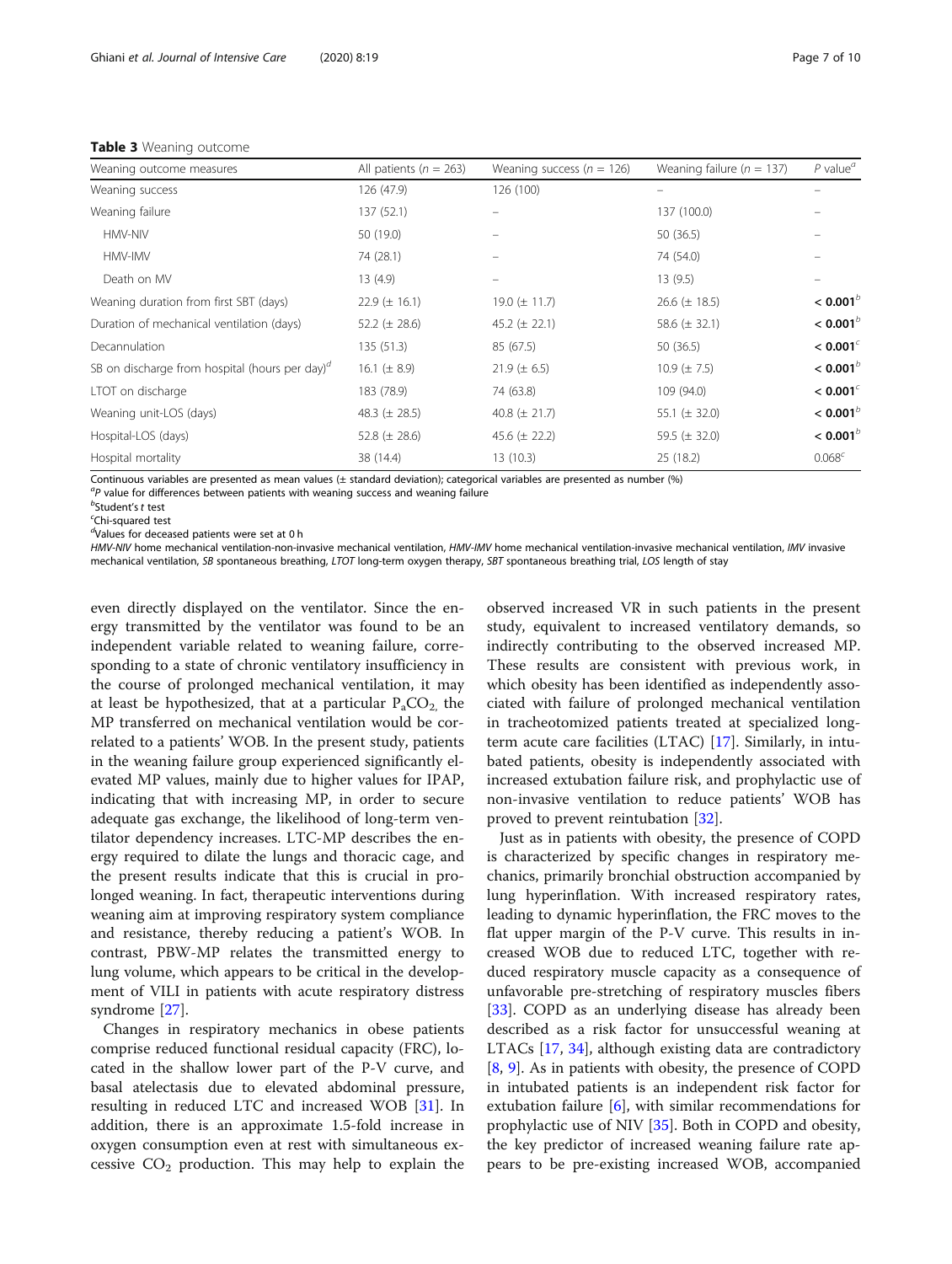| Variables                               | Failure of prolonged weaning |           | Failure of first SBT   |           |  |
|-----------------------------------------|------------------------------|-----------|------------------------|-----------|--|
|                                         | OR (95% CI)                  | $P$ value | OR (95% CI)            | $P$ value |  |
| Gender (male)                           | $0.532(0.291 - 0.973)$       | 0.040     | $0.401(0.216 - 0.745)$ | 0.004     |  |
| Obesity (BMI $>$ 30 kg/m <sup>2</sup> ) | 2.595 (1.210-5.562)          | 0.014     |                        | n.s.      |  |
| <b>COPD</b>                             | 3.209 (1.563-6.589)          | 0.002     |                        | n.s.      |  |
| LTC-MP                                  | 3.470 (1.067-11.284)         | 0.039     | 3.017 (1.027-8.862)    | 0.046     |  |
| $PaCO2$ on MV                           | 1.101 (1.034-1.173)          | 0.003     | 1.157 (1.083-1.235)    | < 0.001   |  |
| Failed first SBT                        | 4.702 (2.250-9.825)          | < 0.001   |                        | n.a.      |  |

<span id="page-7-0"></span>Table 4 Variables associated with failure of prolonged weaning and failure of spontaneous breathing trial—results of binary logistic regression model

SBT spontaneous breathing trial, OR odds ratio, 95% CI 95% confidence interval, n.s. not significant, BMI body mass index, COPD chronic obstructive pulmonary disease, LTC-MP mechanical power normalized to dynamic lung-thorax compliance, n.s. not significant, MV mechanical ventilation, n.a. not applicable

by reduced respiratory muscle capacity potentially further exacerbated by factors such as controlled mechanical ventilation, sepsis, or steroids in the course of ICU treatment [[36\]](#page-9-0).

In the present study, the inability to spontaneously breathe for 30 min was independently associated with long-term ventilator dependency. Similar results were found in a study from Magnet and colleagues [[18\]](#page-9-0), in which hypercapnia at the end of a weaning trial was independently associated with weaning failure. Accordingly, in intubated patients, clinical signs of ventilatory insufficiency at the end of a weaning trial (i.e., increased rapid shallow breathing index or hypercapnia) are predictive of extubation failure [[6](#page-9-0)] and, if they occur after a few minutes of spontaneous breathing, even predictive of the outcome of a weaning trial [\[37\]](#page-9-0).

The finding that a lower  $P_aCO_2$  on mechanical ventilation was an independent predictor of successful weaning is more difficult to explain. So far, this variable has been assessed in a single study, in which intubated patients with a successful weaning trial had significantly lower  $P_aCO_2$ values on mechanical ventilation compared to patients who failed the SBT [\[38\]](#page-9-0). In the present study, although the amount of ventilatory assistance (IPAP, DP, and MP) was lower in successfully weaned patients, they had lower  $P_{a}CO_{2}$  values on mechanical ventilation. In addition to the lower LTC, the reason for this may be the observed reduced VR, which is an expression of a more favorable ratio of  $CO<sub>2</sub>$  production to MP, necessary to provide adequate gas exchange. In weaning failure patients, in order to achieve comparable mean  $P_aCO_2$  values, it would be necessary to adjust ventilator settings further toward a higher MP (i.e., increasing IPAP or respiratory rate), and this in turn, considering the present results, appears to be associated with unsuccessful ventilator weaning.

Surprisingly, female sex was found to be independently associated with failure of the SBT and failure of prolonged weaning. There is no clear explanation for this finding; however, in one study, female gender has been

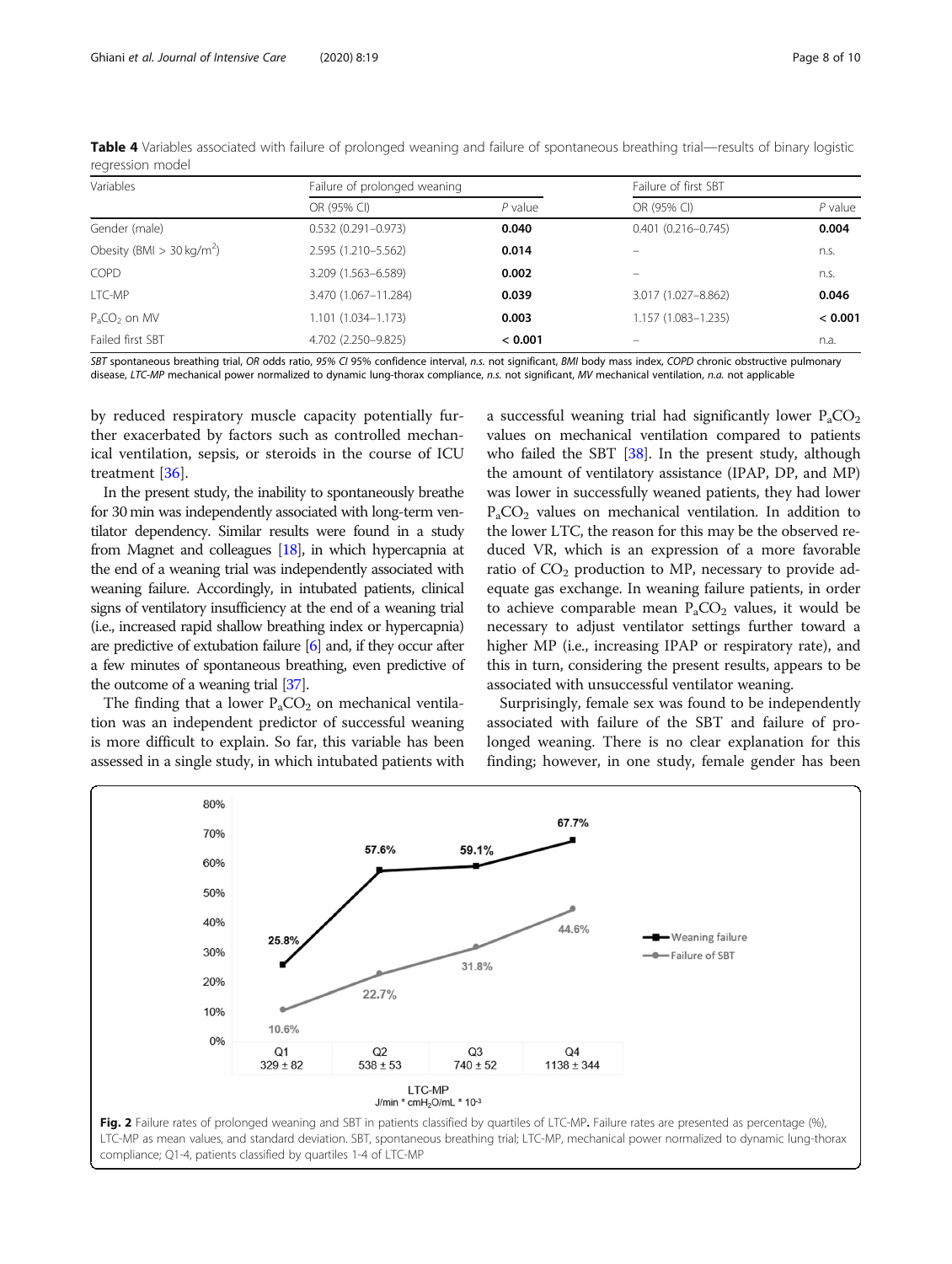<span id="page-8-0"></span>identified as an independent risk factor for the occurrence of intensive care unit-acquired paresis, which in turn is associated with prolonged duration of mechanical ventilation [\[39\]](#page-9-0). In addition, differences in the mechanical properties of the respiratory system, most likely due to reduced lung volumes (total lung capacity and vital capacity) associated with both lower body height and female gender per se [[40](#page-9-0)], ultimately leading to reduced LTC in the present study, may explain the observed differences in weaning failure rates between female and male patients.

Our study has several limitations. First, since this was a single-center study, the results are probably not transferable to other centers. Second, due to the difficulty in objectively measuring the amount of airway secretions and determining the type and frequency of different airway clearance techniques in a retrospective trial, we did not consider these important issues in terms of weaning outcome. Third, measurement of ventilator variables for calculating MP is ideally performed under deep sedation and muscle relaxation. Since patients admitted to the weaning center were neither sedated nor muscle relaxed, activation of respiratory or abdominal muscles cannot be ruled out without monitoring esophageal and gastric pressure [[41](#page-9-0)]. This could either have led to an increase or decrease in VTi and minute ventilation, with a consequent distortion of LTC and MP. The same applies to activation of the diaphragm on assisted ventilation, although the proportion of assisted ventilated patients was low (16%) and not different when comparing successfully and unsuccessfully weaned patients. Furthermore, a simplified equation was used for calculation of MP in the pressure-controlled ventilation mode; however, this still seems to be sufficiently accurate for most clinical situations [\[24\]](#page-9-0) and will probably facilitate application in routine practice.

## Conclusions

In the present study, the derived predictors of weaning point to a crucial role of the workload imposed on respiratory muscles during spontaneous breathing. Individuals on prolonged mechanical ventilation should not only be classified according to underlying diseases, but also by parameters that quantify the workload imposed on respiratory muscles during spontaneous breathing. Measurement of LTC-MP could be easily implemented in routine practice and may help clinicians in guiding the weaning process (e.g., to control the degree of daily extension of spontaneous breathing) or to identify patients at high risk for weaning failure at an early stage. Finally, LTC-MP may also be useful in intubated patients as a predictor of extubation failure or the outcome of a weaning trial and may help decision-making for prophylactic use of NIV. Further prospective studies are required to confirm the present results.

## Supplementary information

Supplementary information accompanies this paper at [https://doi.org/10.](https://doi.org/10.1186/s40560-020-00437-4) [1186/s40560-020-00437-4](https://doi.org/10.1186/s40560-020-00437-4).

Additional file 1. Supplemental methods: Definitions of ventilator variables, respiratory indices, and weaning outcome measures; Table S1. [Comparison of female and male patients].

#### **Abbreviations**

95% CI: 95% confidence interval; aBGA: Arterial blood gas analysis; APACHE II: Acute Physiology and Chronic Health Evaluation (score) 2; BF: Breathing frequency; BMI: Body mass index; bpm: Beats per minute; COPD: Chronic obstructive pulmonary disease; DP: Driving pressure; F<sub>i</sub>O<sub>2</sub>: Fraction of inspired oxygen; FRC: Functional residual capacity; HMV: Home mechanical ventilation; IMV: Invasive mechanical ventilation; IPAP: Inspiratory positive airway pressure; LTAC: Long-term acute care facility; LTC: Dynamic lungthorax compliance; LTC-MP: Mechanical power normalized to lung thorax compliance; LTOT: Long-term oxygen therapy; MP: Mechanical power; NIV: Non-invasive ventilation; OR: Odds ratio; PBW: Predicted body weight; PBW-MP: Mechanical power normalized to predicted body weight; PEEP: Positive end-expiratory pressure; P-V curve: Pressure-volume curve of the respiratory system; SBT: Spontaneous breathing trial; SD: Standard deviation; VE: Minute ventilation; VE-MP: Mechanical power normalized to minute ventilation; VILI: Ventilator-induced lung injury; VR: Ventilatory ratio; VTi: Inspiratory tidal volume; WOB: Work of breathing

#### Acknowledgements

Not applicable.

#### Authors' contributions

All authors had full access to all of the data in the study. AG serves as guarantor of the paper, contributed to data acquisition, and takes responsibility for the integrity of the data and the accuracy of the data analysis. JP, AS, and SW contributed to data acquisition, data analysis, and revision of the manuscript. AC planned and performed the statistical analysis. CN contributed to data analysis, data interpretation, and revision of the manuscript. All authors have read and approved the final version of the manuscript.

#### Funding

None.

## Availability of data and materials

The datasets used and/or analyzed during the current study are available from the corresponding author on reasonable request.

#### Ethics approval and consent to participate

The study was approved by the local ethics committee, and the need for informed consent was waived (ethics committee of the State Chamber of Physicians of Baden-Wuerttemberg, Germany, file number F-2018-116).

#### Consent for publication

Not applicable.

#### Competing interests

CN has received honoraria for lectures and served on advisory boards for Boehringer, Ingelheim, and Roche. AG, JP, AS, AC, and SW have disclosed that they do not have any conflicts of interest.

#### Author details

<sup>1</sup>Department of Pneumology and Respiratory Medicine, Schillerhoehe Lung Clinic (Robert Bosch Hospital GmbH), Solitudestr. 18, 70839 Gerlingen, Germany. <sup>2</sup> Athens, Greece. <sup>3</sup>IBE - Institute for Medical Information Processing, Biometry and Epidemiology, Ludwig-Maximilians-University (LMU), Marchioninistr. 15, 81377 Munich, Germany.